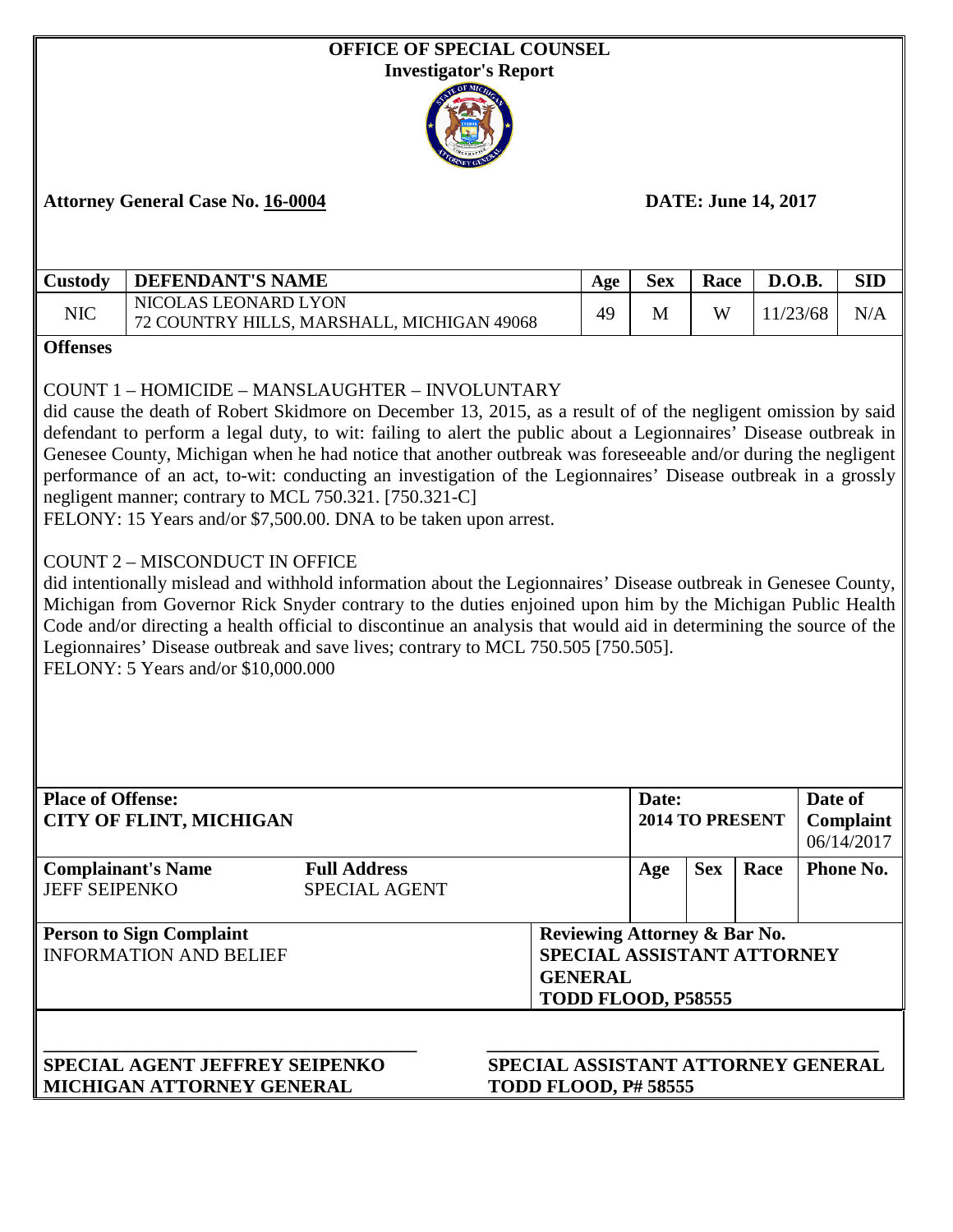## **PROBABLE CAUSE STATEMENT**

I, Jeff Seipenko, a Special Agent assigned to the OFFICE OF SPECIAL COUNSEL, MICHIGAN DEPARTMENT OF ATTORNEY GENERAL, in support of this probable cause statement, state the following:

Defendant LYON was aware of Genesee County's Legionnaires' Disease outbreak at least by January 28, 2015 and did not notify the public until a year later. At that time, Defendant LYON knew that Legionnaires' Disease was deadly and that, if no mitigating steps were taken, the outbreak was likely to occur again. In his position as Director of the Michigan Department of Health and Human Services, Defendant LYON had a legal duty to protect public health. Defendant LYON exhibited gross negligence when he failed to alert the public about the deadly outbreak and by taking steps to suppress information illustrating obvious and apparent harms that were likely to result in serious injury. Defendant LYON willfully disregarded the deadly nature of the Legionnaires' Disease outbreak. Defendant LYON later stated that "he can't save everyone" and that "everyone has to die of something." Defendant LYON's acts and failure to act resulted in the death of at least one person, Robert Skidmore.

## **INTRODUCTION**

- 1. On April 25, 2014, Flint's drinking water source was switched from pre-treated water received from the Detroit Water and Sewerage Department ("DWSD") to raw, untreated water from the Flint River. Flint's new water source was to be treated and distributed throughout the drinking water system by the Flint Water Treatment Plant ("FWTP"). Within one month of the water source switch, officials at the local, state, and federal level began receiving complaints from Flint residents on the Flint water supply system about Flint's drinking water quality. These complaints included, among other things, reports of severe discoloration, foul odor, and the onset of skin rashes.
- 2. By October 2014, Genesee County recorded 30 cases of Legionnaires' Disease for the previous six (6) months, while, in previous years, Genesee County recorded between two (2) and nine (9) cases of Legionnaires' Disease per year. Numerous witnesses have testified the record number of Legionnaires' Disease cases in 2014 is defined as an outbreak of the disease. On January 28, 2015, the Michigan Department of Health and Human Services ("MDHHS") State Epidemiologist, Corinne Miller, informed Defendant LYON of the outbreak.
- 3. On July 22, 2015, Governor Snyder's Chief of Staff, Dennis Muchmore, emailed Defendant LYON regarding reports of elevated levels of lead in Flint's drinking water supply. Defendant LYON then requested that his staff look into the issue. In September of 2015, Dr. Mona Hanna-Attisha, a pediatrician at Hurley Hospital in Flint, published her research findings showing a statistically significant increase in elevated blood lead levels in children in Flint since the city's switch in drinking water source. In response, Defendant LYON directed his staff to provide a "strong statement" that the blood lead levels were due to seasonal fluctuations.
- 4. In September 2015, Corinne Miller provided an update about a second wave of Flint's Legionnaires' Disease outbreak to Nancy Grijalva, Defendant LYON's Executive Administrative Assistant, that had occurred during the summer months of 2015.
- 5. On January 13, 2016, Governor Snyder declared a State of Emergency in Flint which, for the first time, notified the public about the Legionnaires' Disease outbreak. Soon thereafter, at the request of Governor Snyder's office, Shawn McElmurry, a Civil and Environmental Engineering Professor at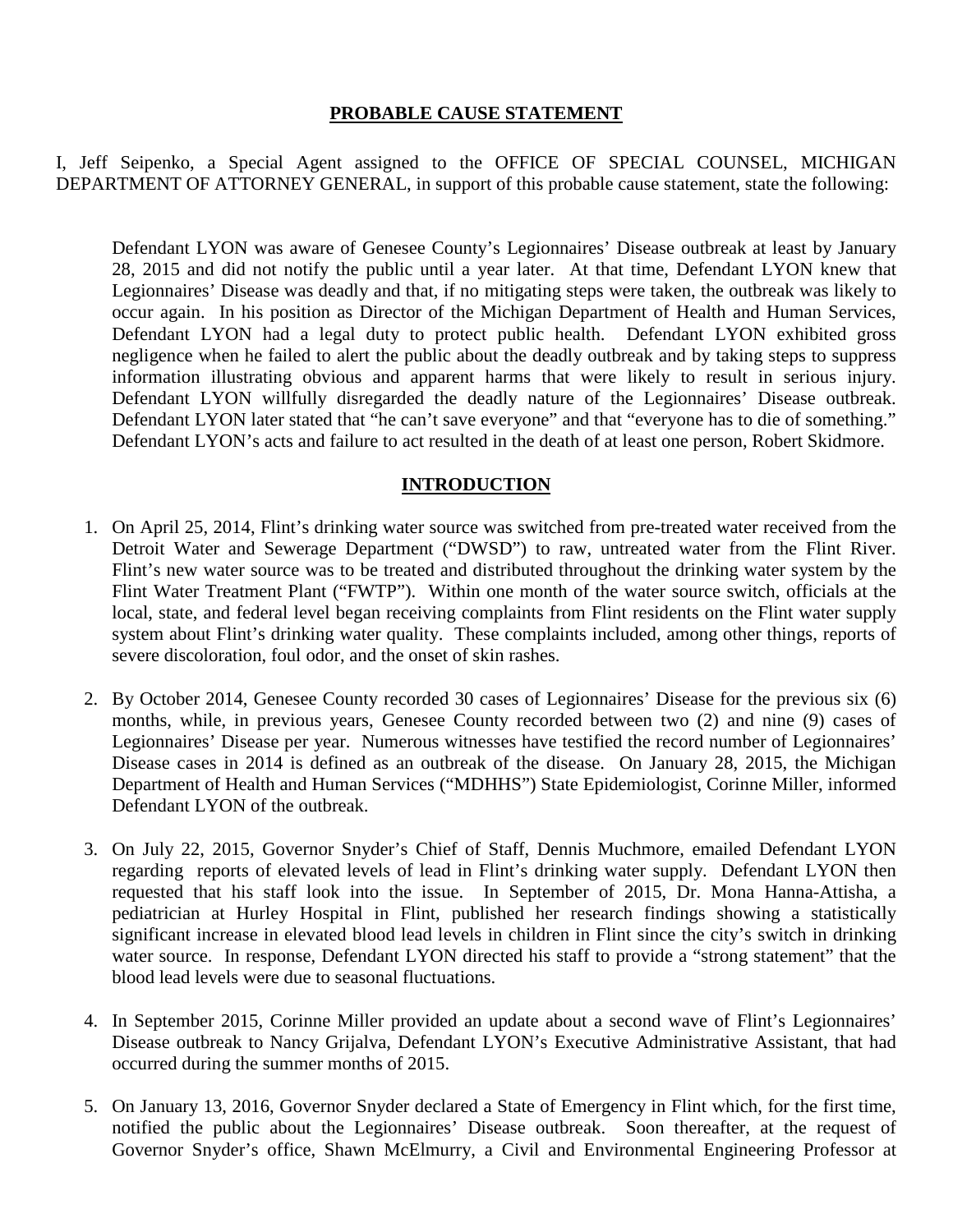Wayne State University, put an academic team together to investigate any connection between the Legionnaires' Disease outbreak and Flint's switch in drinking water.

6. On April 25, 2016, Defendant LYON testified under oath at the Michigan Joint Select on the Flint Water Emergency, that their department was "not aware as they should have been" about the Legionnaires' Disease outbreak. At that same hearing, Defendant LYON testified that the MDHHS did not block the United States Centers for Disease Control and Prevention ("CDC") from helping the Genesee County Health Department ("GCHD"). The first time that Defendant LYON learned of significant health issues was from Dennis Muchmores' July 22, 2015 email.

## **VICTIM**

- 7. Robert Skidmore, DOB: July 27, 1930; Last known address: 576 Melrose Lane, Genesee Township, MI, 48458; DOD: December 13, 2015.
- 8. **Dr. Ahmed Abdel-Halim,** physician at McLaren Flint Hospital, will testify that Mr. Skidmore was admitted to the hospital on June 1, 2015 with symptoms consistent with pneumonia.
- 9. **Dr. Brian Hunter**, Genesee County Medical Examiner, will testify that he will not refute the medical doctor's findings that Legionnaires' Disease was a cause of Robert Skidmore's death.
- 10. **Dr. Sharook,** physician at McLaren Flint Hospital, will testify that on June 2, 2015, he collected Robert Skidmore's sputum sample and cultured the sample. The culture showed a positive result for the legionella antigen and was categorized with the outbreak identifier "GENESEE LEGIONELLA 2014." Mr. Skidmore died on December 13, 2015.
- 11. The investigation has shown that the CDC analyzed several sputum samples that showed a positive result for legionella bacteria, including a sample from Robert Skidmore. The antibody from Robert Skidmore's sputum sample matched an antibody from another victim's sputum sample. The second victim was a patient at Hurley Hospital in Flint and there are no known common sources of infection between the second victim and Robert Skidmore, except that they both received water at their respective hospitals from the Flint River.

#### **THE DIRECTOR AND HIS DUTIES**

- 12. Pursuant to Article 4, Section 51 of the Michigan Constitution of 1963, the Department of Public Health for the State of Michigan, presently referred to as the Michigan Department of Health and Human Services ("MDHHS"), shall continually and diligently endeavor to prevent disease, prolong life, and promote the public health through organized programs, including prevention and control of environmental health hazards; prevention and control of diseases; prevention and control of health problems of particularly vulnerable population groups; development of health care facilities and agencies and health services delivery systems; and regulation of health care facilities and agencies and health services delivery systems to the extent provided by law. MCL 333.2221.
- 13. In furtherance of the duties assigned by the Michigan Constitution and the Michigan Public Health Code, the MDHHS exercises broad oversight of community health programs and initiatives throughout the State of Michigan.
- 14. While the Michigan Legislature assigned responsibility for "protecting, preserving, and promoting the health and safety of the people of Michigan," to the MDHHS itself, the functions assigned to the MDHHS by the Michigan Public Health Code vest in the Director or in an employee or agent of the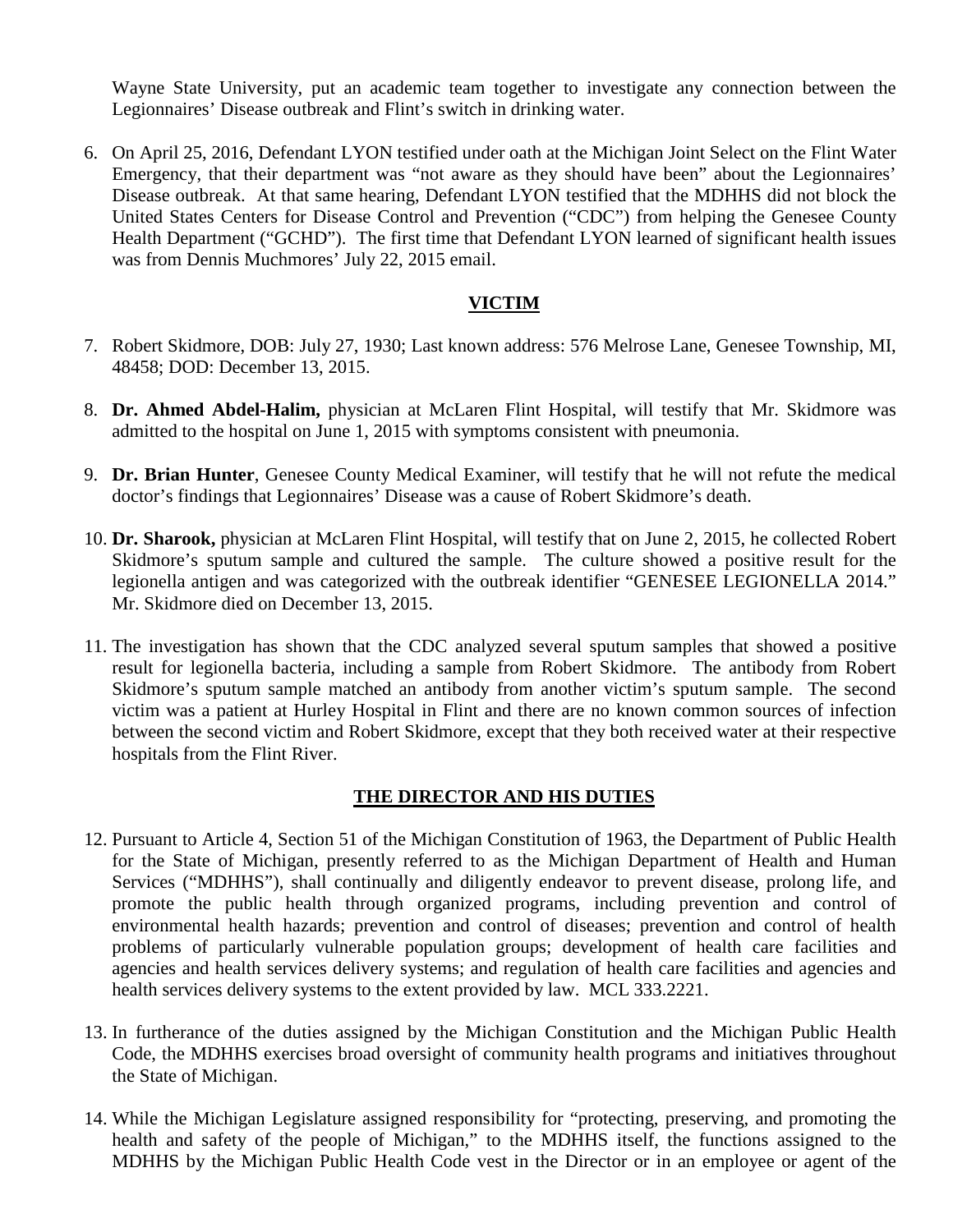MDHHS who is assigned the function in accordance with internal administrative procedures of the department established by the Director. A function vested by law in a nonautonomous entity of the MDHHS may be exercised by the Director. MCL 333.2205.

15. During the relevant time period, Defendant LYON served as the Director of the MDHHS, and is charged with "protecting, preserving, and promoting the health and safety of the people of Michigan." As such, the functions assigned by the Public Health Code to the respective state departments vested with him or employees or agents designated by him.

## **CHRONOLOGY**

- 16. **Bonnie Childs**, Public Health Supervisor for the Communicable Disease Program at the GCHD, will testify that on June 24, 2014, Tim Bolen, Region 3 Epidemiologist within the Surveillance Section of the MDHHS, and she attended a "bug fuzz" meeting. Bug fuzz meetings are monthly meetings hosted by the GCHD, which are attended by, but not limited to, infection control practitioners from local hospitals, and are conducted for the purpose of updating the GCHD as to ongoing infectious disease concerns in Genesee County. Those present at the June 2014 meeting became concerned about Legionnaire's Disease and expressed the need to "be careful about monitoring Legionnaires' numbers."
- 17. **Shannon Johnson**, Infectious Disease Epidemiologist at the MDHHS, will testify that on October 13, 2014, she created an illustration of the Legionnaires' Disease outbreak in Genesee County in the form of epi-curves. These epi-curves showed approximately a three-fold increase in Legionnaires' Disease cases as compared to 2013. Shannon Johnson will also testify that on January 28, 2015, she sent an email to her colleagues in the Communicable Disease Division of the MDHHS, advising them that Corinne Miller took her epi-curves to MDHHS Deputy Director Sue Moran's office for a meeting with Defendant LYON.
- 18. **Susan Bohm**, Unit Manager of Enteric and Respiratory Illnesses Epidemiology Unit at the MDHHS, will testify that on October 17 and 21, 2014, she sent an email to her staff summarizing two calls she had with Liane Shekter-Smith, Chief of the Office of Drinking Water and Municipal Assistance at the Michigan Department of Environmental Quality ("MDEQ"). During these calls, Liane Shekter-Smith expressed concern that the MDHHS would announce the Flint River as the source of the Legionnaires' Disease outbreak. Additionally, Liane Shekter-Smith informed Susan Bohm that Governor Snyder's office had already "been involved."
- 19. **Corinne Miller**, former State Epidemiologist and Director of the Bureau of Epidemiology at the MDHHS, will testify that on **January 28, 2015**, she provided Defendant LYON with epi-curves illustrating the 2014 Legionnaires' Disease outbreak in Genesee County. She explained the epi-curves to Defendant LYON and informed him that he could not rule out Flint's water as a possible source of the outbreak. Additionally, on the same day, several members of the MDHHS and the MDEQ communicated in an email about a conference call scheduled to take place that afternoon at or about 2:00 PM.

Corinne Miller will testify that on September 10, 2015, Defendant LYON's secretary requested Corinne Miller to provide an update regarding the second wave of the Legionnaires' Disease outbreak. Corinne Miller provided that update and assumed that the secretary's request was on behalf of Defendant LYON and that he received her update.

20. **Linda Dykema**, Director of the Division of Environmental Health at the MDHHS, will testify that on January 28, 2015, she had a standing meeting with Corinne Miller. During the meeting, Corinne Miller told Linda Dykema that she had briefed Defendant LYON's office on the concerns with legionella in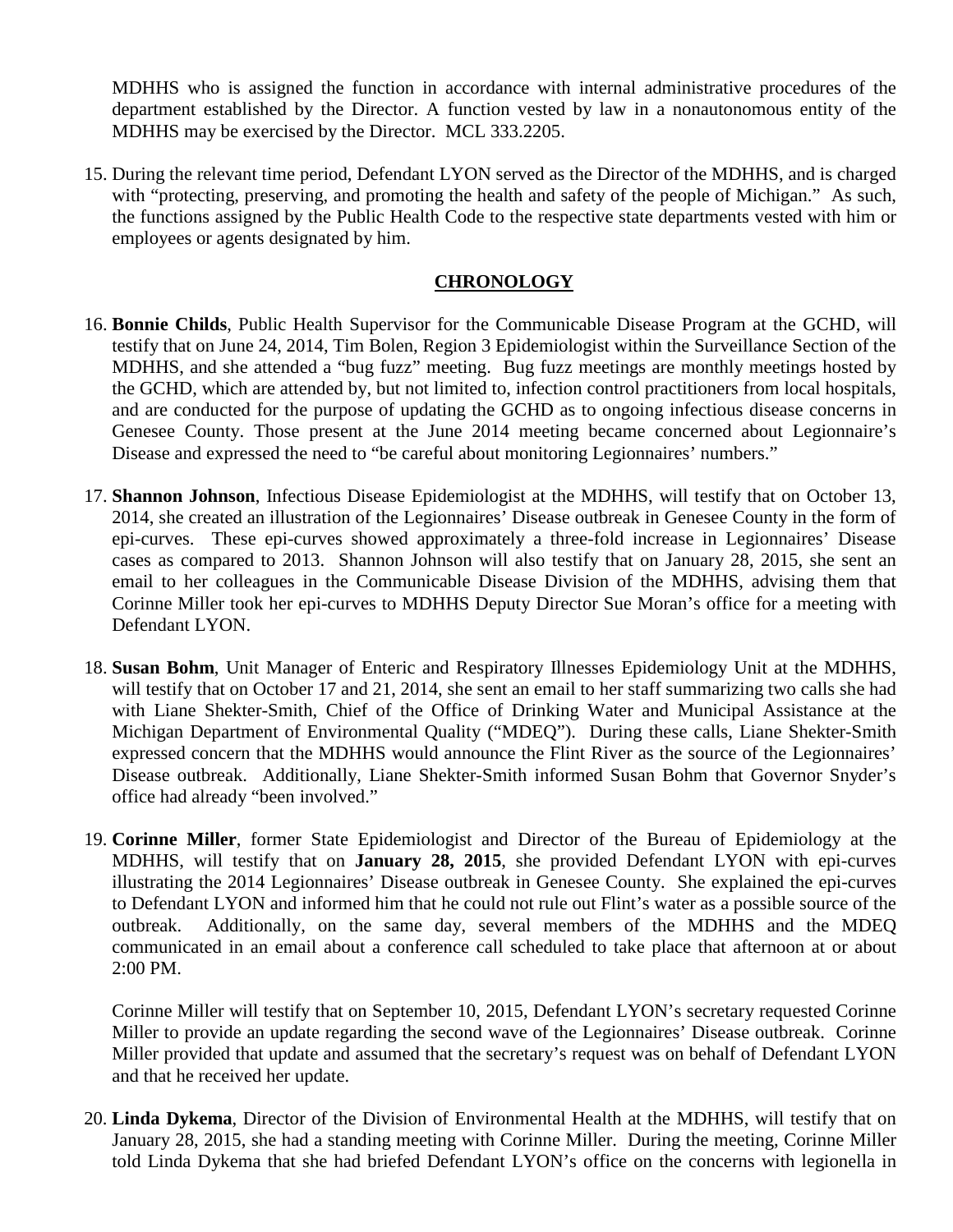Genesee County. After the meeting, Linda Dykema sent an email to her staff at 1:49 PM, directing them that should they receive any phone calls regarding Flint on the MDHHS hotline, they should refer callers directly to her. Linda Dykema was "[s]haring this information [with her staff] to make [them] aware that there is a political situation that we don't want to stumble into should we get hotline calls." Her instruction to her staff stemmed from her desire to protect those under her supervision from getting into trouble with management (Defendant LYON) and potentially Governor Snyder's Office. Given the tense environment in which she was working, akin to "walking on eggshells," her decision to provide this direction to her staff was a tactical one. Additionally, Corrine Miller had suggested to her that if the Flint River water was the cause of the disease, it would be bad or embarrassing for Governor Snyder, because that decision had been made under emergency management.

Linda Dykema will also testify that on September 28, 2015, in response to Dr. Mona Hanna-Attisha's published blood lead testing results, Defendant LYON asked his staff for "an analysis of the Virginia Tech/Hurley data and their conclusions." He wanted "to make a strong statement with a demonstration of proof that the lead blood levels seen are not out of the ordinary and are attributable to seasonal fluctuations" without reference to any empirical evidence or substantiation.

- 21. **Harvey Hollins III,** Director of Governor Snyder's Office of Urban Affairs and Initiatives, will testify that on March 13, 2015, he received an email from Brad Wurfel, Public Information Officer of the MDEQ, advising Hollins that his staff became aware of a Legionnaires' Disease outbreak in Genesee County in December 2014. Brad Wurfel also stated that "[a]t a January meeting with area hospitals, [Michigan Department of Community Health], [M]DEQ and others, Defendant LYON reportedly directed the county health folks, in terms not uncertain, to get this done as a priority." Harvey Hollins will testify that even though he was informed of the outbreak in March 2015, he assumed the appropriate Department Directors would have informed Governor Snyder.
- 22. **Jay Fiedler,** Manager of the Surveillance and Infectious Disease Epidemiology Section of the MDHHS, will testify that information about the Legionnaires' Disease outbreak should have been released to the public in March of 2015.
- 23. **Laurel Garrison,** contact for the Legionellosis Surveillance & Outbreak Response Division at the CDC, will testify that on April 27, 2015, she emailed Suzanne Cupal of the GCHD and Jay Fiedler of the MDHHS, and stated that the leadership at the CDC was "very concerned about this Legionnaires' Disease outbreak" because it was "one of the largest [they] know of in the past decade, and communitywide, and in [their] opinion and experience, it needs a comprehensive investigation." At the end of the email, Garrison offered field assistance in the form of an Epi-Aid, which was declined by the MDHHS.
- 24. **Dennis Muchmore**, Governor Snyder's former Chief of Staff, will testify that on July 22, 2015, he attended a meeting with Harvey Hollins, Dr. Laura Sullivan, and Reverends Alfred Harris, Wallace Hill, and Allen Overton. During this meeting, Dennis Muchmore took hand written notes indicating that lead was a big problem in Flint. Following the meeting, Dennis Muchmore emailed Defendant LYON stating that the people of Flint were "concerned . . . about the lead level studies they are receiving from the [M]DEQ samples," that they are "getting blown off by us" and the citizens "are scared and worried about the health impacts." Dennis Muchmore then asked Defendant LYON to personally look into the citizen's concerns.
- 25. **Tim Becker,** former Deputy Director of the MDHHS, will testify that while Defendant LYON was on temporary leave, he was the interim Director of the MDHHS from February to March of 2016. During his time as Director, Becker gave public notice of a health hazard when plastics fluorinated carbons (PFCs) were seeping into the water table at Wurtsmith Air Force Base. Without definitively knowing that citizens were being affected by the PFCs, Becker notified the public because of the "risk posed."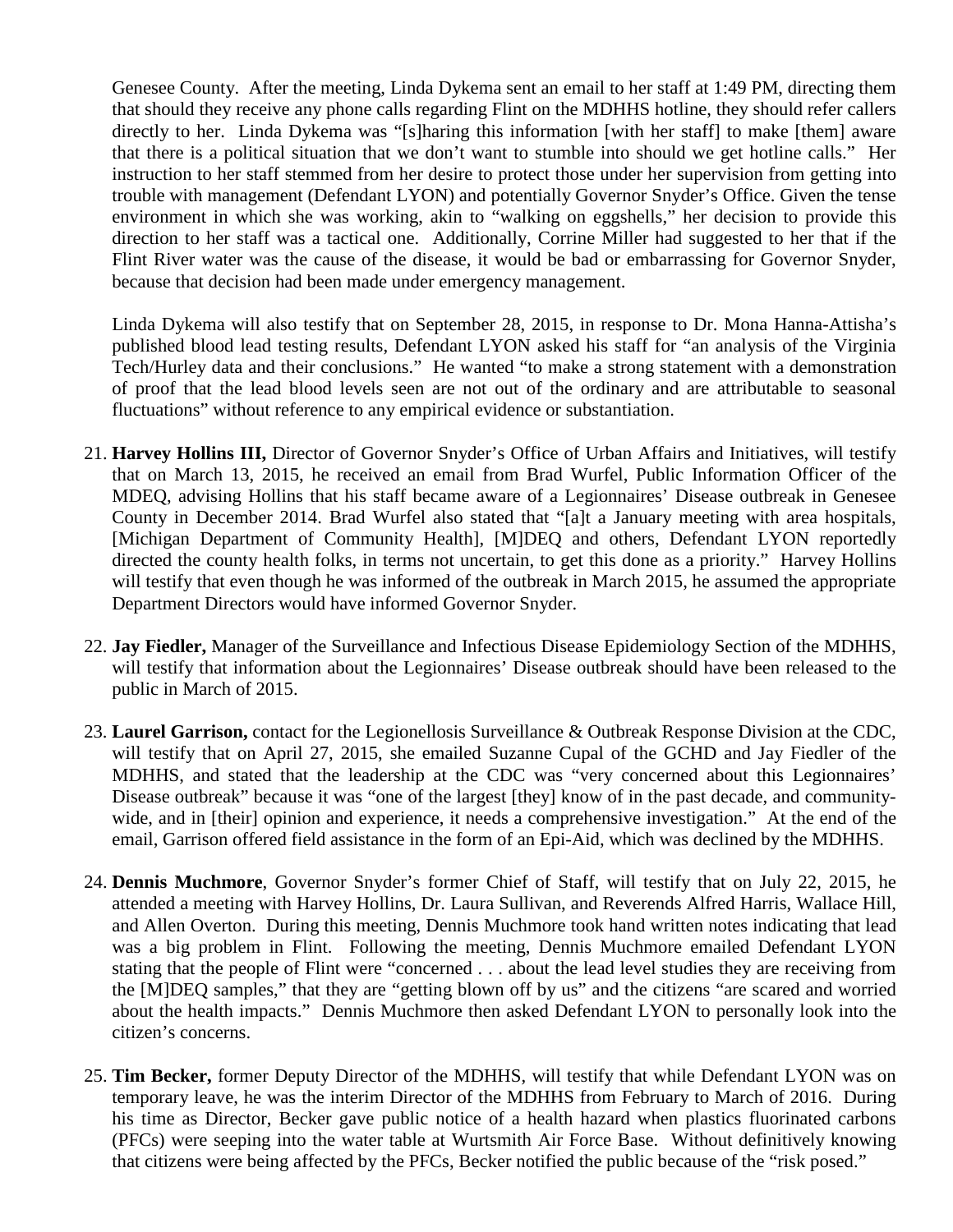Tim Becker will also testify that he believed Defendant LYON learned about the Legionnaires' Disease outbreak one day before Governor Snyder publicly announced Genesee County's Legionnaires' Disease outbreak on **January 13, 2016**. Specifically, on January 12, 2016, Becker received a final report depicting either the 2014 or 2015 outbreak. After reviewing the report, he brought it to Defendant LYON and Defendant LYON stated that they needed to tell Governor Snyder the information about the outbreak immediately.

- 26. **Jarrod Agen,** Governor Snyder's former Chief of Staff, provided testimony that in December 2015, Harvey Hollins called him after Hollins attended a Flint Water Advisory Task Force meeting. Harvey Hollins advised Jarrod Agen that the Legionnaires' Disease outbreak was discussed at the meeting. On January 11, 2016, Jarrod Agen called a meeting at which the Legionnaires' Disease outbreak was an agenda item. Jarrod Agen asked Defendant LYON to look into the outbreak. On January 13, 2016, Jarrod Agen called Defendant LYON and asked if he had any results about the outbreak. Defendant LYON stated that there was indeed an outbreak, that there was reason to be concerned, and that Governor Snyder should know. Jarrod Agen met with Governor Snyder on January 13, 2016, and told Governor Snyder what Defendant LYON said about the Legionnaires' Disease outbreak. Governor Snyder made a public announcement disclosing the Legionnaires' Disease outbreak later that day.
- 27. The Office of Special Counsel has sworn testimony from a member of Governor Snyder's Cabinet that on January 11, 2016, the cabinet member was in a meeting with Defendant LYON, Eden Wells, Governor Snyder, Keith Creagh, and others. At this meeting, Defendant LYON and Eden Wells were discussing the Legionnaires' Disease outbreak amongst themselves. Others in that meeting overheard their conversation and inquired further into the details of the outbreak. Defendant LYON acknowledged that there was a Legionnaires' Disease outbreak, but explained that it was isolated to one healthcare institution.
- 28. **Julie Borowski,** Compliance Director at McLaren Hospital in Flint, will testify that on February 14, 2017, McLaren received a letter from Defendant LYON ordering the hospital to correct conditions because "McLaren Flint's water system is a nuisance, unsanitary condition, or cause of illness," or they would shut the hospital down. McLaren has always been in compliance with regulations and has followed all demands from the MDHHS. Julie Borowski will also testify that she and her colleagues believe that Defendant LYON is wrongfully attempting to intimidate McLaren and suggest that it is the cause of the Legionnaires' Disease outbreak.
- 29. **Shawn McElmurry,** Associate Professor of Civil Engineering at Wayne State University, will testify that in January of 2016, he was contacted by Harvey Hollins of Governor Snyder's Office and was asked to conduct research into whether Flint's switch in drinking water source caused the Legionnaires' Disease outbreak. Shawn McElmurry put together a research team known as the Flint Area Community and Environmental Partnership (FACHEP). In early summer 2016 meeting Shawn McElmurry had a meeting with Dr. Paul Kilgore, Defendant LYON, and Governor Snyder's Senior Advisor, regarding increased surveillance of the Legionnaires' Disease outbreak since they did not yet know the source of the outbreak. Defendant LYON indicated that the surveillance was something they could not afford. Dr. Kilgore responded to Defendant LYON that the decision he was making could cause more people to die. Defendant LYON responded that he "**couldn't save everyone**." On August 12, 2016, Shawn McElmurry attended a Flint Water Inter-Agency Coordinating Committee meeting. After the meeting, Shawn McElmurry had a discussion with Defendant LYON, MDEQ Director Keith Creagh, Chief Medical Executive of Michigan, Eden Wells, and others. Defendant LYON directed Shawn McElmurry to explain the samples he was collecting, including the samples from Flint resident's water filters. Defendant LYON questioned the scientific value of Shawn McElmurry's study and stated that Shawn McElmurry had to balance the value of finding information and upsetting the public. On December 16,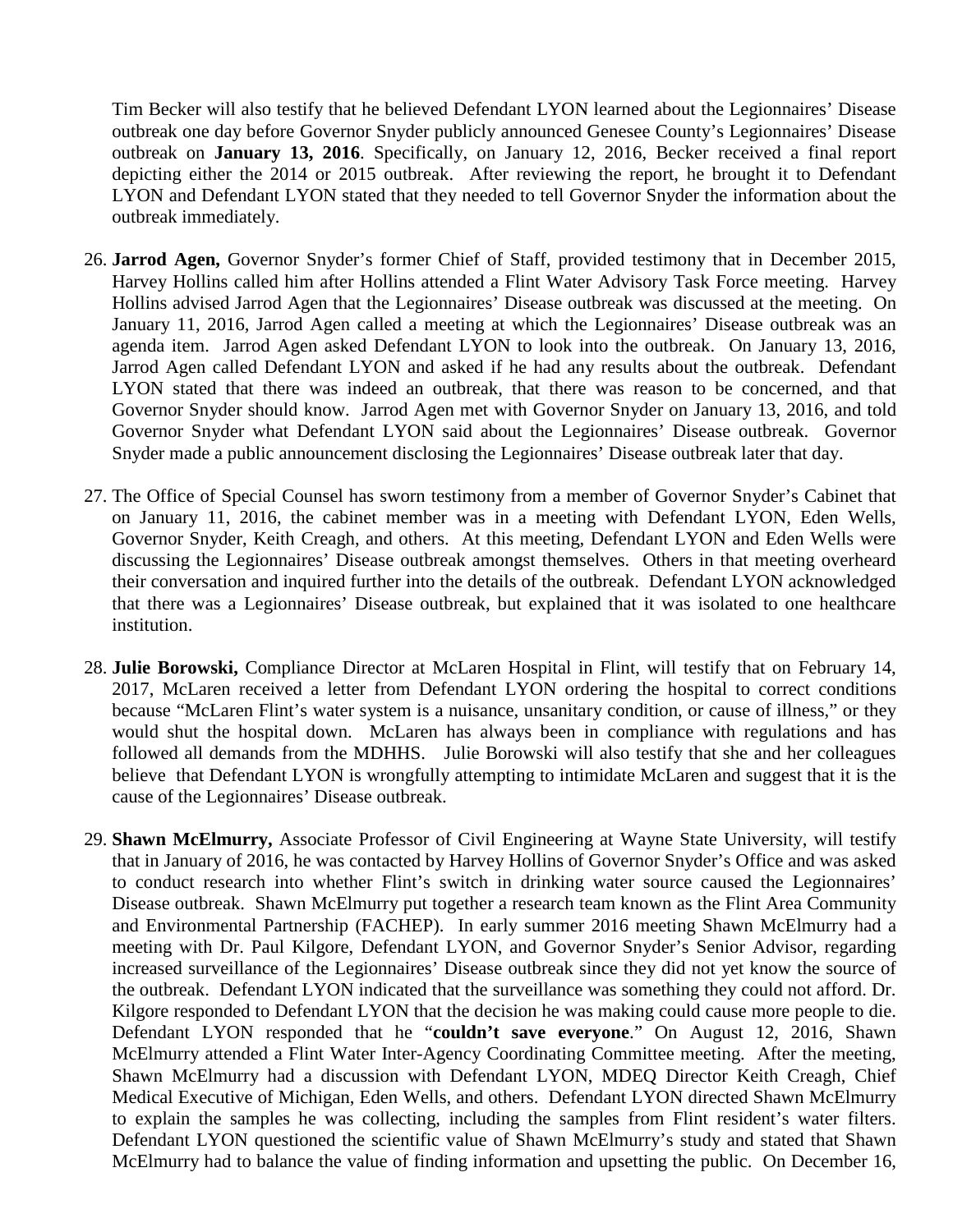2016, after a member of Shawn McElmurry's research team, Dr. Marcus Zervos, publicy stated that the research team still had concerns about the water, Shawn McElmurry received a phone call from a Senior Advisor to Governor Snyder. The advisor told Shawn McElmurry that he "needed to get on message," that the statement made by Dr. Marcus Zervos made his boss "very unhappy," and threatened to call Wayne State University's President Roy Wilson and to pull funding for his research. In a February 2017 meeting with Shawn McElmurry, Defendant LYON, and Eden Wells, Shawn McElmurry was directed to stop his retrospective analysis because it "proved problematic."

30. **Dr. Paul Kilgore**, Associate Professor at Wayne State University's School of Pharmacy, will testify that in a 2016 meeting with Shawn McElmurry, Defendant LYON, and Governor Snyder's Senior Advisor, Defendant LYON and the Senior Advisor objected to Paul Kilgore and Shawn McElmurry's research. Paul Kilgore explained the necessity of their research because they still did not know the source of the outbreak, and more people could die. Defendant LYON responded that "**they have to die of something**."

Further, Paul Kilgore will testify that, with the information available to the MDHHS, a Legionnaires' Disease outbreak should have been publicly declared in October 2014.

- 31. **Dr. Janet Stout**, President and Director of Special Pathogens Laboratory at the University of Pittsburgh, will testify that Flint's source water change and the subsequent management of the municipal water system caused conditions to develop within the municipal water distribution system that promoted legionella growth and dispersion, amplification, and the significant increase in cases of Legionnaires' Disease in Genesee County in 2014 and 2015. Further, that there is currently no evidence or information that demonstrates that the water system at McLaren-Flint hospital is currently at a greater risk for colonization or amplification of legionella than other comparable buildings in Flint.
- 32. **Governor Rick Snyder**, Governor of the State of Michigan, testified in front of the United States Congress on March 17, 2016 and stated the following in regards to the Legionnaires' Disease outbreak: "That was clearly a case where the MDHHS should have done more to escalate the issue to get it visible to the public and to me."

#### **THE MICHIGAN JOINT SELECT COMMITTEE ON THE FLINT WATER EMERGENCY**

- 33. On April 25, 2016, Defendant LYON appeared before the Joint Select Committee on the Flint Water Emergency. Prior to this appearance and pursuant to the Joint Select Committee's subpoena power, Defendant LYON submitted formal responses to Joint Select Committee questions sent out on April 20, 2105. During the April 25<sup>th</sup> Joint Select Committee session, the members of the committee repeatedly referred to the written responses Defendant LYON submitted.
- 34. During questioning conductd by Senator Jim Ananich, the following questions were posed to Defendant LYON who provided the following response:

Q: Does your department do any regular reports about diseases in the state for anyone in the Governor's office? And if so, what are those reports called and who gets them?

A: I'm not aware that we provide regular reports into the executive office about diseases. There are many statutory requirements and programmatic requirements that we have. But generally we try to handle those within the Department of Health and Human Services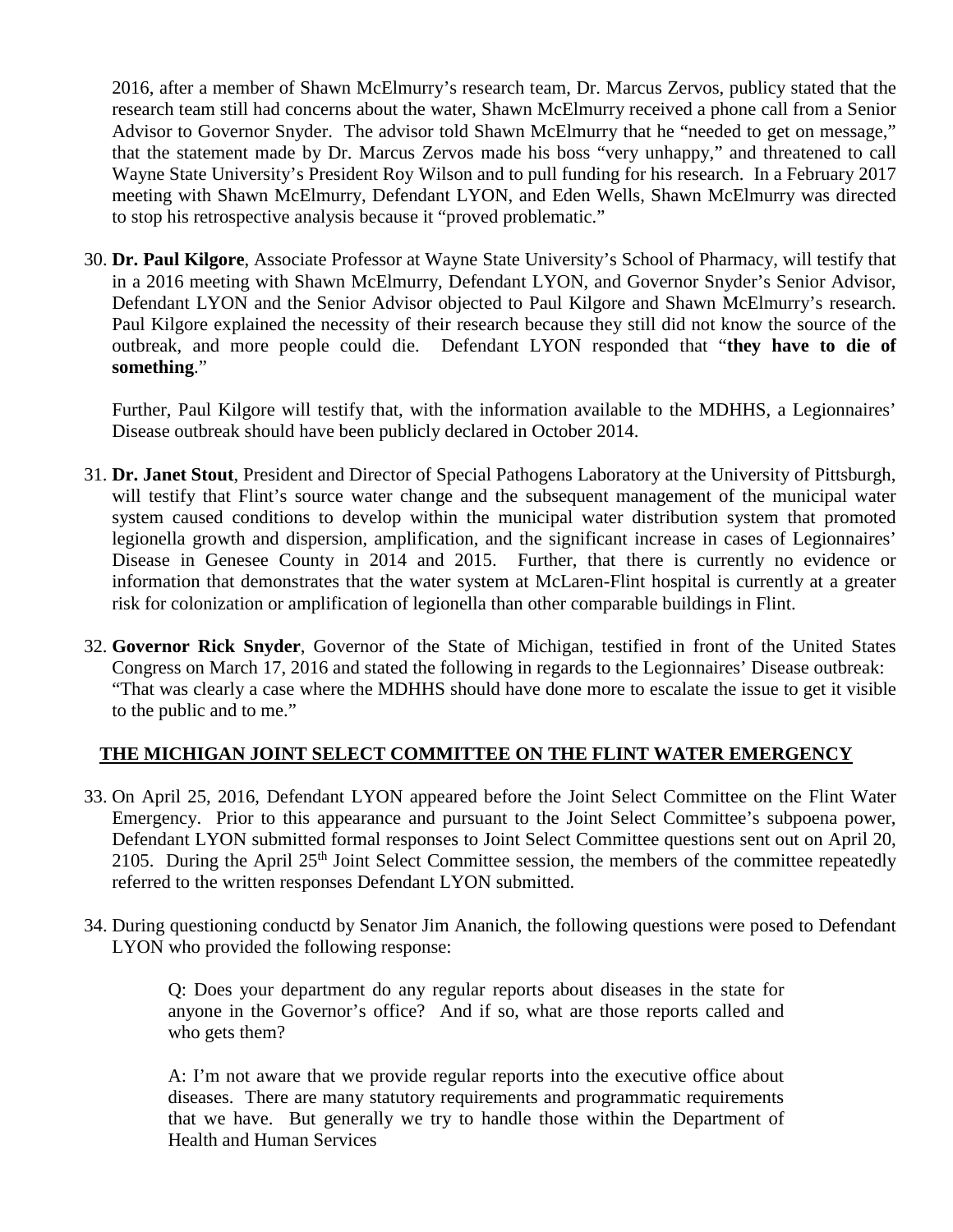Q: So none of those reports that you know of, legionella or others, are provided to the Governor's office?

A: I did not – through the time frame before January of this year, I did not send any formal reports, nor were any prepared, for the purpose of informing the executive office, no.

35. The testimony continued as follows:

Q: Couldn't Dr. [Matthew] Davis have been aware of both threats? [Referring to ebola and legionella.] And if he wasn't aware of legionella outbreak in 2014, whose decision was it not to tell him?

A: Well, I think that goes right back to what I said about the internal communications issue. And we're looking at that and that's a part of our investigation. Certainly… Certainly we weren't as aware as we could have been about the legionella outbreak that was going on in Genesee County.

36. During questioning conducted by Representative Edward Canfield, the following question was posed to Defendant LYON who provided the following response:

> Q: And so my question to you is are you aware of any [M]DHHS memos or anything that were - discussions that were made, that would have restricted someone from the Genesee Department of Community Health to - or Health Department to contact the CDC?

> A: I've read the email that's been reported to have done that, and I also – I think it's also important to note that we have six CD[C] staff embedded within the Department of Health and Human Services that help us with investigations.

> We were in very regular contact with the Genesee County Health Department about any requests that they needed help with and what they were asking for, including - and especially around that time - I believe the development of the questionnaire that was going to be used in the community to try to assess what the potential exposure to legionella was.

> What....What CDC had – CDC is brought in generally at the request of the state departments, as a whole. So we did not block them from making that contact, but what was said was with - in using CDC's guidance on this, is that those requests should come from the state.

And certainly we were sharing information about this with CDC as well.

37. During questioning conducted by Senator Joe Hune, the following question was posed to Defendant LYON who also provided the following response:

> Q: Question number 9, in your response, Director Lyon to Senator Stamas' questions, question number 9 is "when does the department become involved in a public drinking water problem?" Your response is "our involvement is typically triggered by a request from another State agency, from a federal agency, the EPA, from a local health department, or from a private citizen." So, was your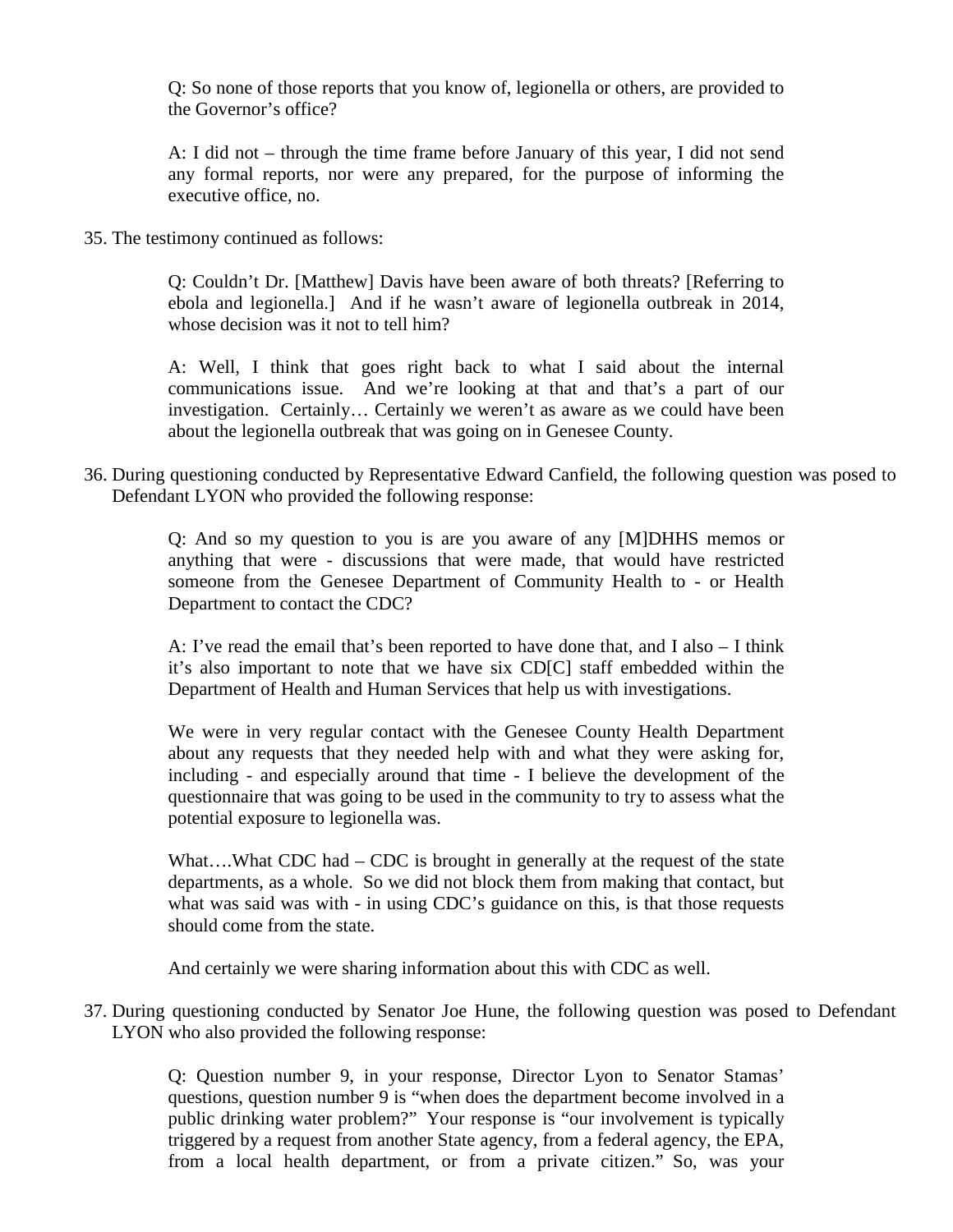involvement too slow?

A: From my perspective, I think we didn't have enough information to really act - the first that I became aware of potentially significant health-related issues, it was brought to my attention by Dennis Muchmore's email, and certainly we looked into our information at that point, did an analysis that was later proved to be insufficient to really address what was happening in Flint.

## **CONCLUSION**

The investigation has shown that Defendant LYON received notice of a deadly Legionnaires' Disease outbreak in Gensee County at least one year before he informed the public. As the Director of the MDHHS, he has a duty to notify the public of any and all serious health concerns. After being informed warned about a potentially fatal health risk, Defendant LYON deliberately failed to inform the public of a deadly Legionnaires' Disease outbreak, which resulted in the death of Robert Skidmore. Furthermore, Defendant LYON participated in covering up the source of Genesee County's Legionnaires' Disease outbreak by repeatedly attempting to prevent an independent researcher from looking into the cause of the outbreak.

## **OFFICE OF SPECIAL COUNSEL**



## **RECOMMENDATIONS**

| IN        |                                               | Date:      | $\Box$ Further Investigation Ordered   |
|-----------|-----------------------------------------------|------------|----------------------------------------|
| CUSTODY:  | FLINT WATER                                   | 06/14/2017 | $\Box$ Further Investigation Completed |
| <b>NO</b> | <b>INVESTIGATION</b>                          |            |                                        |
|           | I RECOMMEND THE ISSUING OF A WARRANT AGAINST: |            | <b>MISDEMEANOR</b>                     |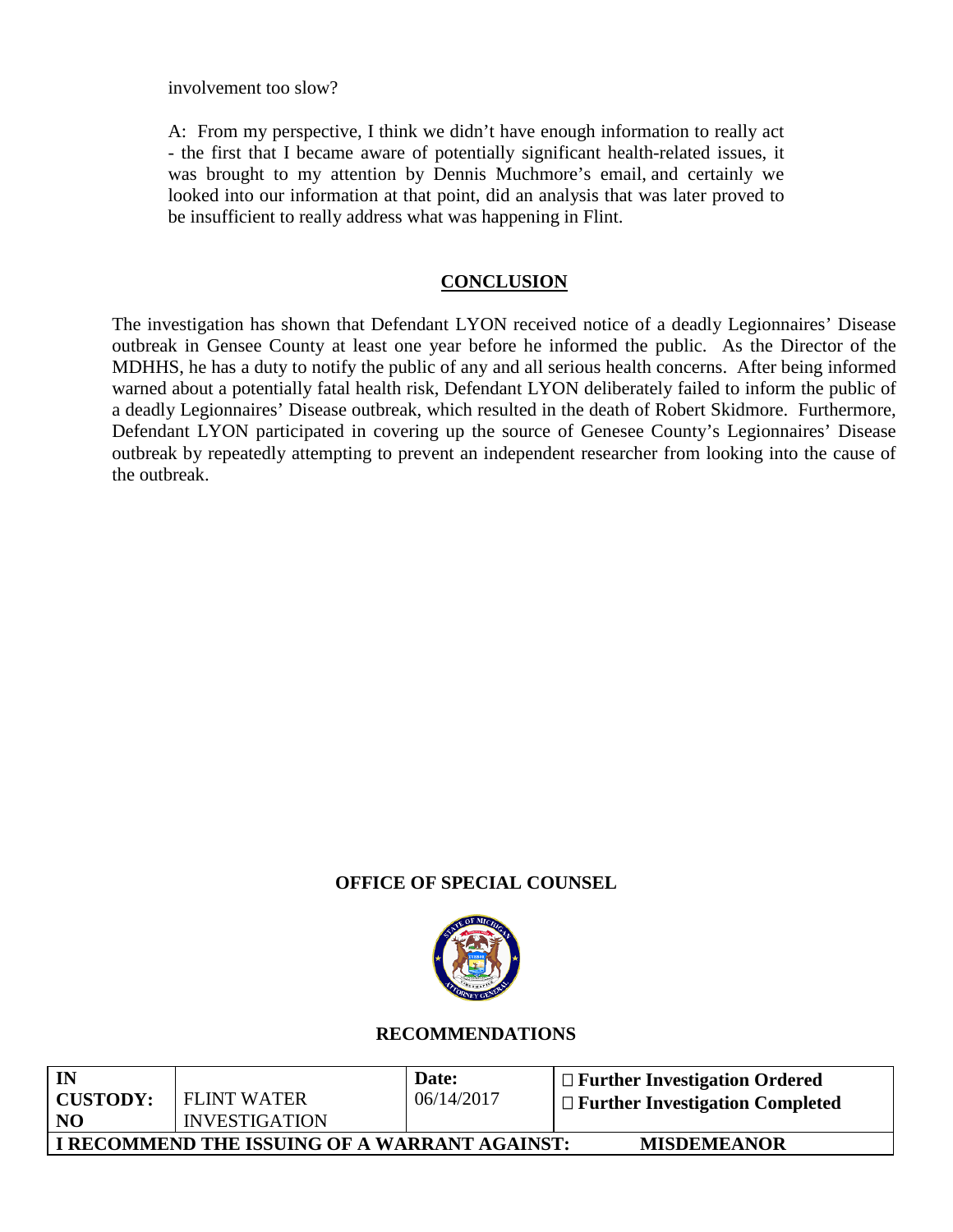| <b>FELONY</b>                              |     |            |      |         |               |
|--------------------------------------------|-----|------------|------|---------|---------------|
| DEFENDANT'S NAME                           | Age | <b>Sex</b> | Race | D.O.B   | <b>SID NO</b> |
| NICOLAS LEONARD LYON                       | 49  | M          | W    | 1/23/68 | N/A           |
| 72 COUNTRY HILLS, MARSHALL, MICHIGAN 49068 |     |            |      |         |               |

# COUNT 1 – HOMICIDE – MANSLAUGHTER – INVOLUNTARY

did cause the death of Robert Skidmore on December 13, 2015, as a result of of the negligent omission by said defendant to perform a legal duty, to wit: failing to alert the public about a Legionnaires' Disease outbreak in Genesee County, Michigan when he had notice that another outbreak was foreseeable and/or during the negligent performance of an act, to-wit: conducting an investigation of the Legionnaires' Disease outbreak in a grossly negligent manner; contrary to MCL 750.321. [750.321-C]

FELONY: 15 Years and/or \$7,500.00. DNA to be taken upon arrest.

# COUNT 2 – MISCONDUCT IN OFFICE

did intentionally mislead and withhold information about the Legionnaires' Disease outbreak in Genesee County, Michigan from Governor Rick Snyder contrary to the duties enjoined upon him by the Michigan Public Health Code and/or directing a health official to discontinue an analysis that would aid in determining the source of the Legionnaires' Disease outbreak and save lives; contrary to MCL 750.505 [750.505]. FELONY: 5 Years and/or \$10,000.000

| <b>Date Completed:</b> | Signed:                            |
|------------------------|------------------------------------|
| 06/14/2017             | SPECIAL ASSISTANT ATTORNEY GENERAL |
|                        | <b>TODD FLOOD, P# 58555</b>        |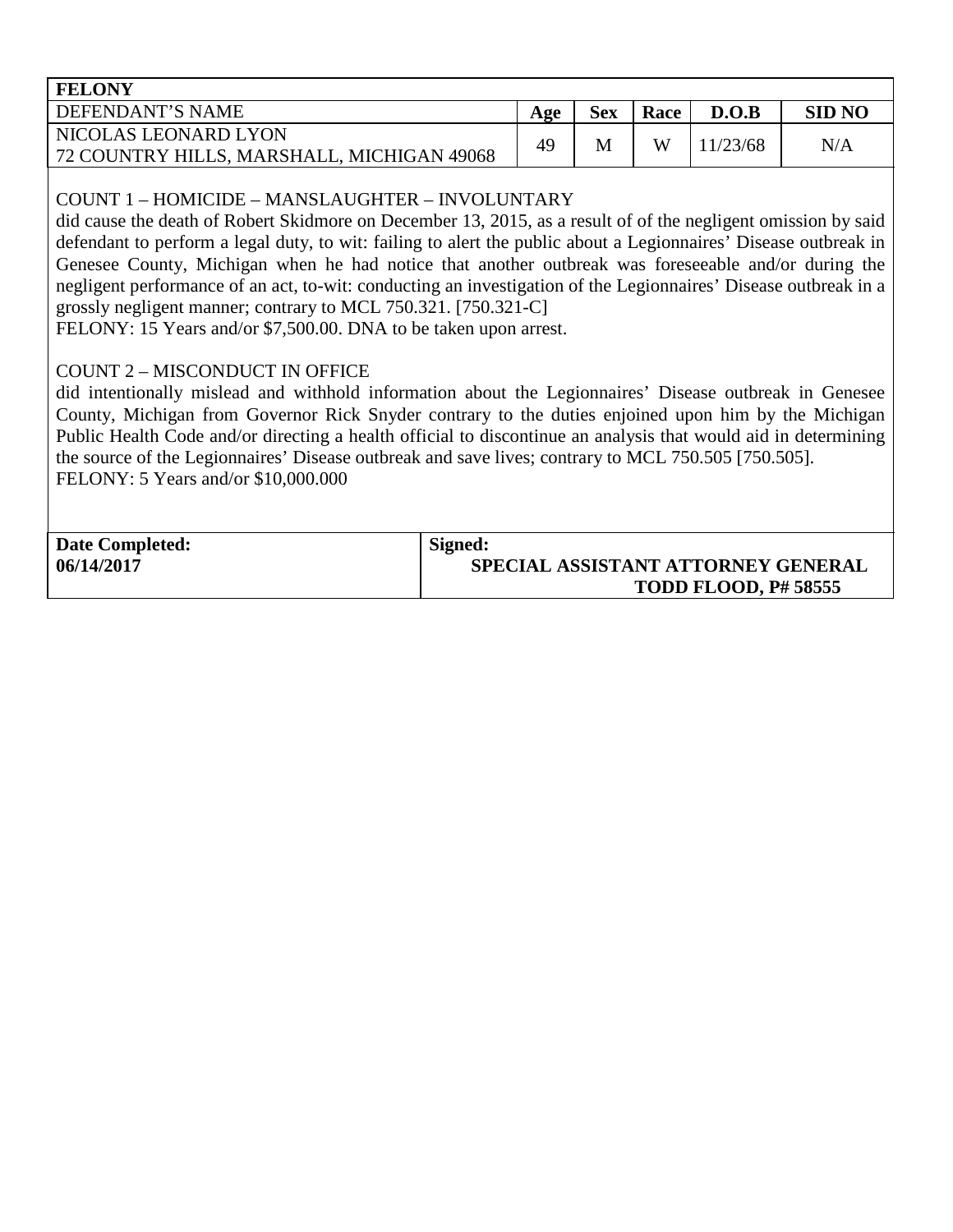## **OFFICE OF SPECIAL COUNSEL WITNESS LIST**

 **Case No.** 

#### **THE PEOPLE OF THE STATE OF MICHIGAN,**

**Plaintiff,** 

**vs. Hon.** 

NICOLAS LEONARD LYON

### **Defendant(s).**

**\_\_\_\_\_\_\_\_\_\_\_\_\_\_\_\_\_\_\_\_\_\_\_\_\_\_\_\_\_\_\_\_\_\_\_\_\_\_\_\_\_\_\_\_\_\_/**

**The names and residences of the witnesses for the People in the above-entitled cause are listed below. The witnesses the people intend to produce at trial, pursuant to MCLA 767.40a(3), are designated by an "X" in the boxes to the left.**

| <b>Last Name</b> | <b>First Name</b> | <b>RESIDENCES</b>                                       |
|------------------|-------------------|---------------------------------------------------------|
|                  |                   | (List next leave/furlough dates for all police witness) |
|                  |                   | (List phone numbers for all civilian witness)           |
| Agen             | Jarrod            |                                                         |
| Becker           | Tim               |                                                         |
| <b>Bohm</b>      | Susan             |                                                         |
| Borowski         | Julie             |                                                         |
| <b>Brue</b>      | Stan              |                                                         |
| Childs           | Bonnie            |                                                         |
| Dykema           | Linda             |                                                         |
| Fiedler          | Jay               |                                                         |
| Garrison         | Laurel            |                                                         |
| Henry            | James             |                                                         |
| Hollins          | Harvey            |                                                         |
| Kilgore          | Paul              |                                                         |
| McElmurry        | Shawn             |                                                         |
| Miller           | Corinne           |                                                         |
| Muchmore         | Dennis            |                                                         |
| Sullivan         | Laura             |                                                         |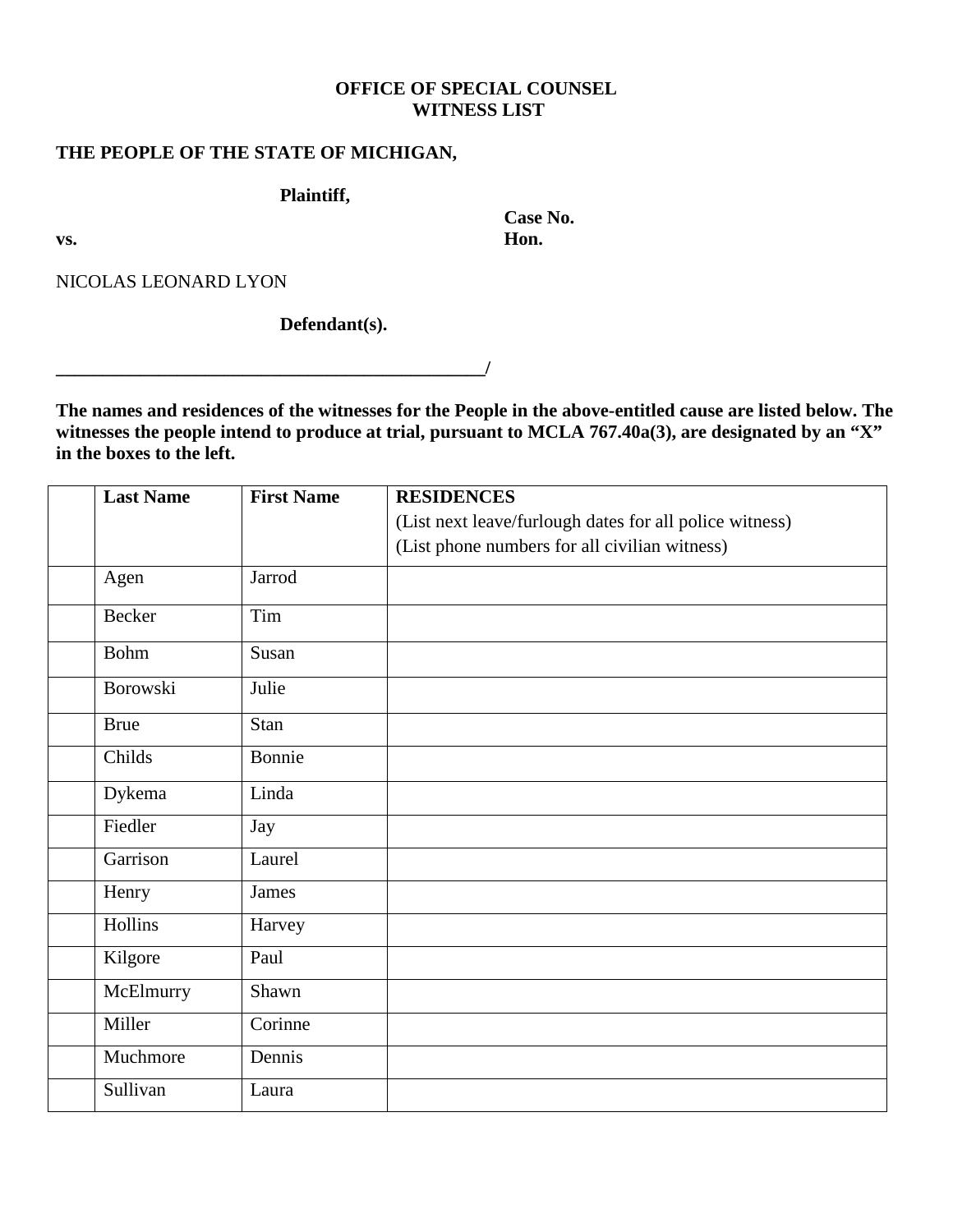**Officer in charge of case** OIC Telephone Number SAAG

|                             | 101c<br>Dalt. |                    | 19t<br>Daw - |
|-----------------------------|---------------|--------------------|--------------|
| $C$ $\Lambda$<br>$\sqrt{ }$ |               | $\mathbf{Trial}$ . |              |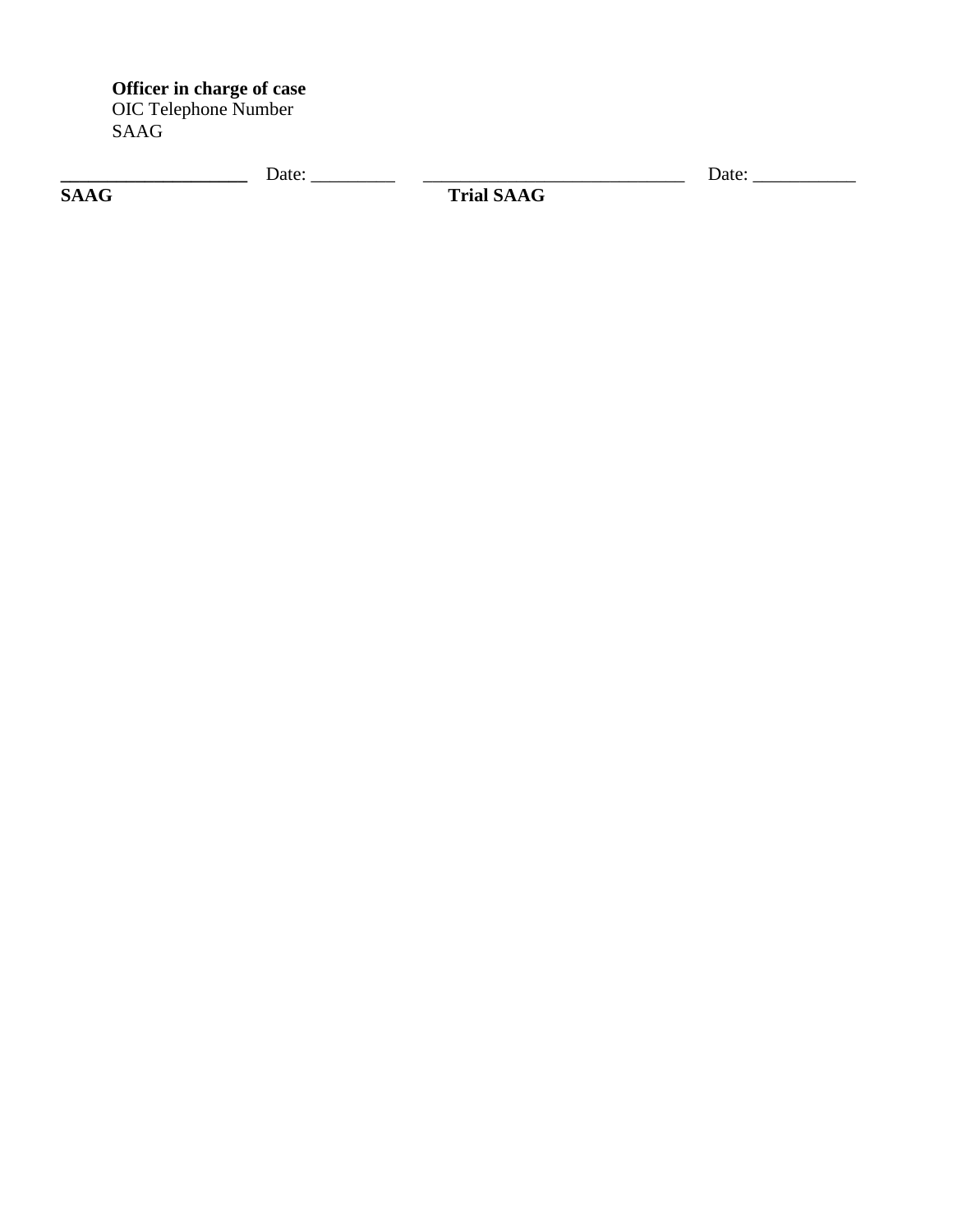Information - Circuit court Original complaint - Court Warrant - Court

Bindover/Transfer - Circuit/Juvenile court Complaint copy - Prosecutor Complaint copy - Defendant/Attorney

|      | <b>STATE OF MICHIGAN</b> |                    | <b>CASE NO.</b> |
|------|--------------------------|--------------------|-----------------|
| 67th | <b>JUDICIAL DISTRICT</b> | <b>INFORMATION</b> |                 |
| 7th  | <b>JUDICIAL CIRCUIT</b>  | <b>FELONY</b>      | <b>DISTRICT</b> |
|      |                          |                    | <b>CIRCUIT</b>  |

**District Court ORI: MI- Circuit Court ORI: MI-**

|                                                                          | Defendant's name and address |                                                |               | Victim or complainant |               |               |  |
|--------------------------------------------------------------------------|------------------------------|------------------------------------------------|---------------|-----------------------|---------------|---------------|--|
| THE PEOPLE OF THE                                                        | NICOLAS LYON                 |                                                |               | J. Seipenko           |               |               |  |
| STATE OF MICHIGAN                                                        |                              | v 72 COUNTRY HILLS, MARSHALL, MI, 49068        |               | Complaining witness   |               |               |  |
|                                                                          |                              |                                                |               | J. Seipenko           |               |               |  |
| Codefendant(s) (if known)                                                |                              |                                                |               | Date: On or about     |               |               |  |
|                                                                          |                              |                                                |               | 2014-present          |               |               |  |
| City/Twp./Village                                                        | County in Michigan           | Defendant TCN                                  | Defendant CTN |                       | Defendant SID | Defendant DOB |  |
| Flint                                                                    | Genesee                      |                                                |               |                       |               | 11/23/1968    |  |
| Police agency report no.                                                 | Charge                       |                                                |               | Maximum penalty       |               |               |  |
| 16-0004                                                                  |                              | Involuntary Manslaughter, Misconduct in Office |               | 15 years              |               |               |  |
| $\Box$ A sample for chemical testing for DNA identification profiling is |                              | Oper./Chauf.                                   | Vehicle Type  | Defendant DLN         |               |               |  |
| on file with the Michigan State Police from a previous case.             |                              | CDL                                            |               |                       |               |               |  |
| Witnesses                                                                |                              |                                                |               |                       |               |               |  |

#### **STATE OF MICHIGAN, COUNTY OF** . \*(1(6((

**IN THE NAME OF THE PEOPLE OF THE STATE OF MICHIGAN:** The prosecuting attorney for this county appears before the court and informs the court that on the date and at the location described, the defendant:

#### COUNT 1 - HOMICIDE - MANSLAUGHTER - INVOLUNTARY

did cause the death of Robert Skidmore on December 13, 2015, as a result of of the negligent omission by said defendant to perform a legal duty, to wit: failing to alert the public about a Legionnaires' Disease outbreak in Genesee County, Michigan when he had notice that another outbreak was foreseeable and/or during the negligent performance of an act, to-wit: conducting an investigation of the Legionnaires' Disease outbreak in a grossly negligent manner; contrary to MCL 750.321. [750.321-C] FELONY: 15 Years and/or \$7,500.00. DNA to be taken upon arrest.

#### COUNT 2 - MISCONDUCT IN OFFICE

did intentionally mislead and withhold information about the Legionnaires' Disease outbreak in Genesee County, Michigan from Governor Rick Snyder contrary to the duties enjoined upon him by the Michigan Public Health Code and/or directing a health official to discontinue an analysis that would aid in determining the source of the Legionnaires' Disease outbreak and save lives; contrary to MCL 750.505 [750.505].

FELONY: 5 Years and/or \$10,000.000

and against the peace and dignity of the State of Michigan.

Prosecuting Attorney

Date By: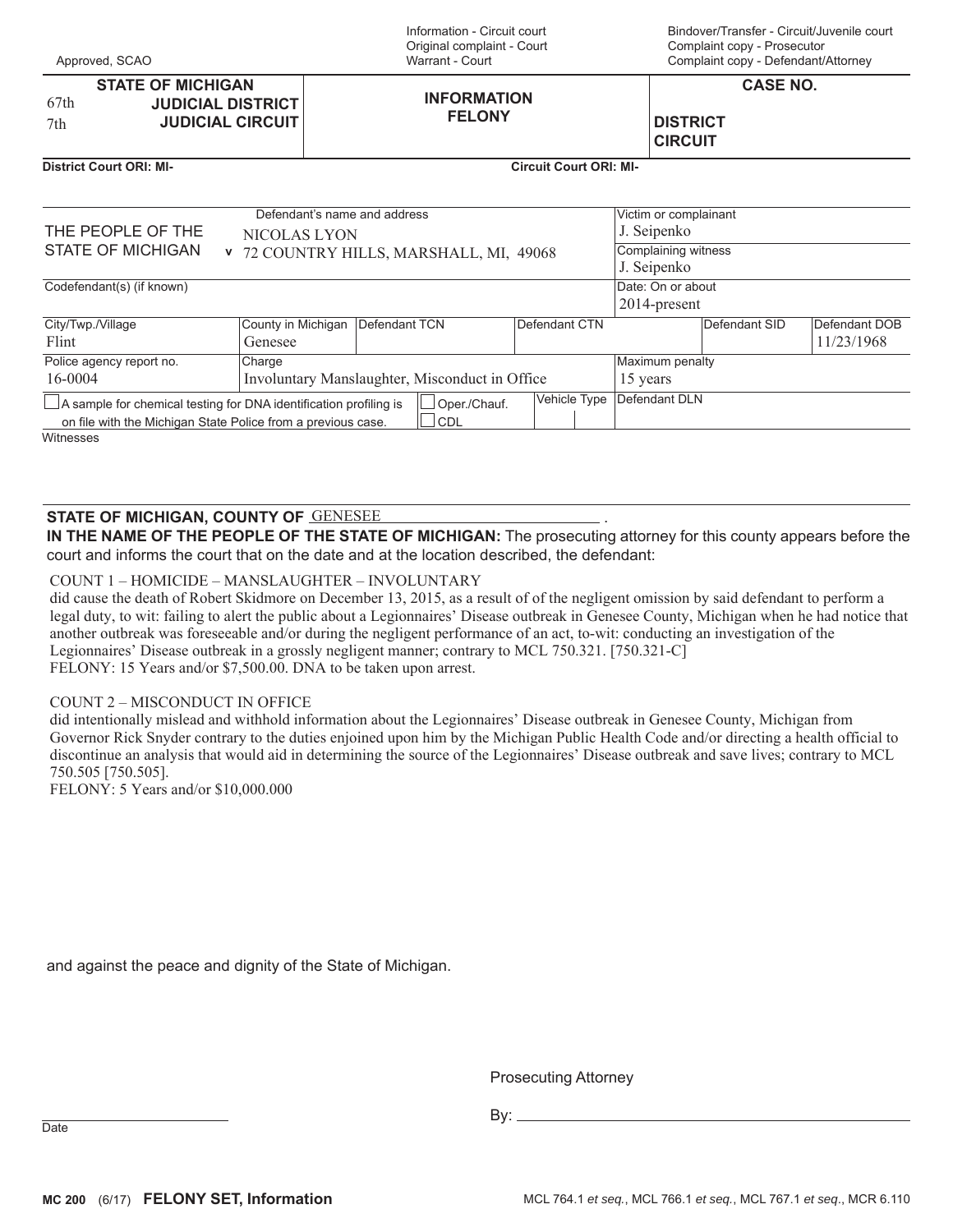Bindover/Transfer - Circuit/Juvenile court Complaint copy - Prosecutor Complaint copy - Defendant/Attorney

|      | <b>STATE OF MICHIGAN</b>  |                  | <b>CASE NO.</b> |
|------|---------------------------|------------------|-----------------|
| 67th | <b>JUDICIAL DISTRICT</b>  | <b>COMPLAINT</b> |                 |
| 7th  | <b>JUDICIAL CIRCUIT  </b> | <b>FELONY</b>    | <b>DISTRICT</b> |
|      |                           |                  | <b>CIRCUIT</b>  |

#### **District Court ORI: MI- Circuit Court ORI: MI-**

Approved, SCAO

|                                                                          | Defendant's name and address |                                                |               | Victim or complainant |               |               |
|--------------------------------------------------------------------------|------------------------------|------------------------------------------------|---------------|-----------------------|---------------|---------------|
| THE PEOPLE OF THE                                                        | NICOLAS LYON                 |                                                |               | J. Seipenko           |               |               |
| STATE OF MICHIGAN                                                        |                              | v 72 COUNTRY HILLS, MARSHALL, MI, 49068        |               | Complaining witness   |               |               |
|                                                                          |                              |                                                |               | J. Seipenko           |               |               |
| Codefendant(s) (if known)                                                |                              |                                                |               | Date: On or about     |               |               |
|                                                                          |                              |                                                |               | $2014$ -present       |               |               |
| City/Twp./Village                                                        | County in Michigan           | Defendant TCN                                  | Defendant CTN |                       | Defendant SID | Defendant DOB |
| Flint                                                                    | Genesee                      |                                                |               |                       |               | 11/23/1968    |
| Police agency report no.                                                 | Charge                       |                                                |               | Maximum penalty       |               |               |
| 16-0004                                                                  |                              | Involuntary Manslaughter, Misconduct in Office |               | 15 years              |               |               |
| $\Box$ A sample for chemical testing for DNA identification profiling is |                              | Oper./Chauf.                                   | Vehicle Type  | Defendant DLN         |               |               |
| on file with the Michigan State Police from a previous case.             |                              | <b>CDL</b>                                     |               |                       |               |               |
| Witnesses                                                                |                              |                                                |               |                       |               |               |

 $\begin{array}{|c|c|c|}\hline \texttt{STATE OF MICHIGAN, COUNTY OF} & \texttt{GENESEE} \hline \end{array} \hspace{2cm} .$ 

The complaining witness says that on the date and at the location described, the defendant, contrary to law,

COUNT 1 - HOMICIDE - MANSLAUGHTER - INVOLUNTARY

did cause the death of Robert Skidmore on December 13, 2015, as a result of of the negligent omission by said defendant to perform a legal duty, to wit: failing to alert the public about a Legionnaires' Disease outbreak in Genesee County, Michigan when he had notice that another outbreak was foreseeable and/or during the negligent performance of an act, to-wit: conducting an investigation of the Legionnaires' Disease outbreak in a grossly negligent manner; contrary to MCL 750.321. [750.321-C] FELONY: 15 Years and/or \$7,500.00. DNA to be taken upon arrest.

#### COUNT 2 - MISCONDUCT IN OFFICE

did intentionally mislead and withhold information about the Legionnaires' Disease outbreak in Genesee County, Michigan from Governor Rick Snyder contrary to the duties enjoined upon him by the Michigan Public Health Code and/or directing a health official to discontinue an analysis that would aid in determining the source of the Legionnaires' Disease outbreak and save lives; contrary to MCL 750.505 [750.505].

FELONY: 5 Years and/or \$10,000.000

 $\Box$  The complaining witness asks that defendant be apprehended and dealt with according to law.

| Warrant authorized on<br>bv: |                               |
|------------------------------|-------------------------------|
| Date                         | Complaining witness signature |
|                              |                               |

Subscribed and sworn to before me on  $\frac{1}{\text{Date}}$ 

Date .

Prosecuting official

△ Security for costs posted by the cost of the cost of the cost of the cost of the cost of the cost of the cost of the cost of the cost of the cost of the cost of the cost of the cost of the cost of the cost of the cost o  $\Box$  Security for costs posted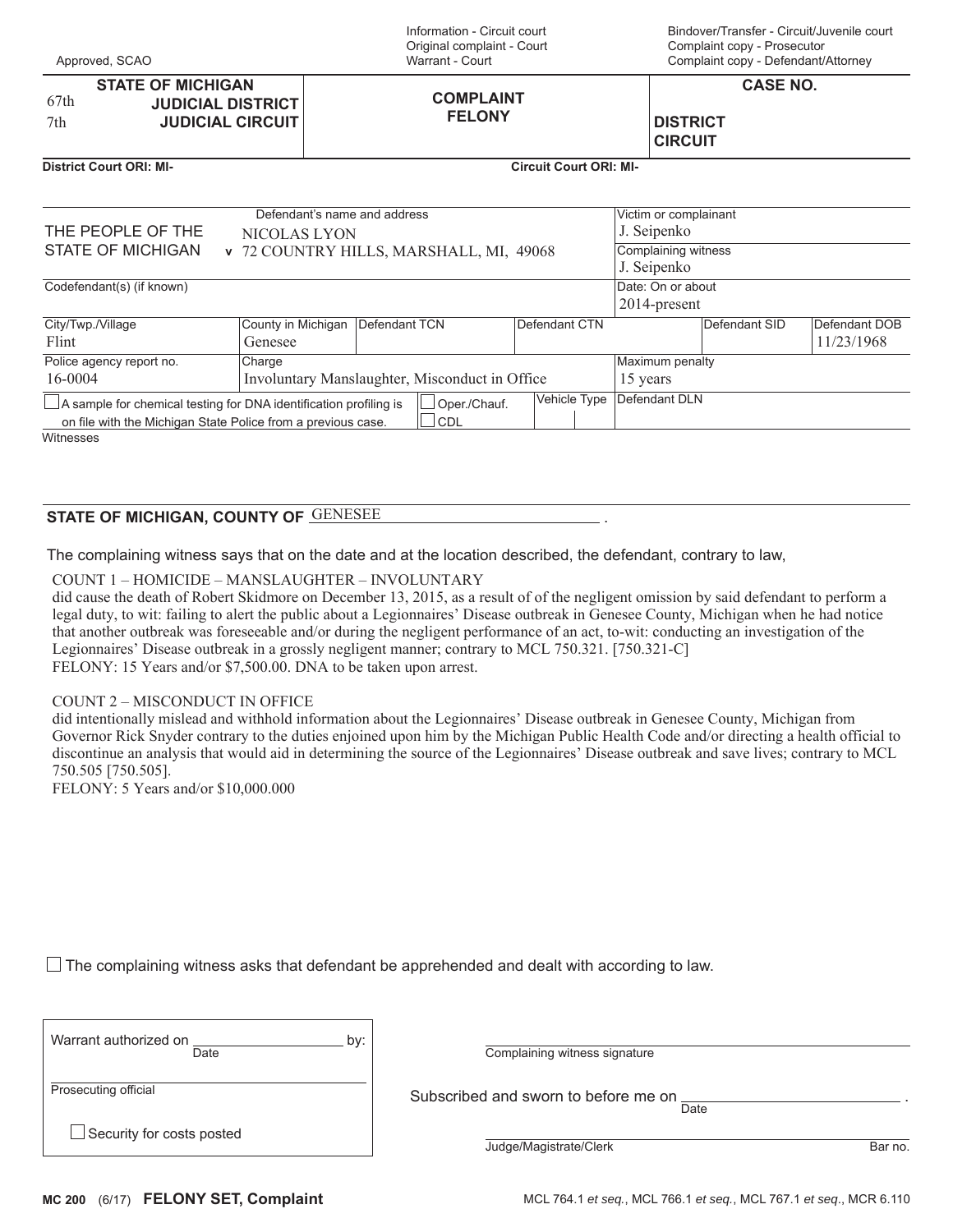| Approved, SCAO |  |
|----------------|--|
|                |  |

Information - Circuit court Original complaint - Court Warrant - Court

Bindover/Transfer - Circuit/Juvenile court Complaint copy - Prosecutor Complaint copy - Defendant/Attorney

|      | <b>STATE OF MICHIGAN</b>                            |                | <b>CASE NO.</b> |  |
|------|-----------------------------------------------------|----------------|-----------------|--|
| 67th | <b>JUDICIAL DISTRICT</b><br><b>JUDICIAL CIRCUIT</b> | <b>WARRANT</b> |                 |  |
| 7th  |                                                     | <b>FELONY</b>  | <b>DISTRICT</b> |  |
|      |                                                     |                | <b>CIRCUIT</b>  |  |

**District Court ORI: MI- Circuit Court ORI: MI-**

|                                                                                                          | Defendant's name and address |                                                |               | Victim or complainant |                     |               |  |
|----------------------------------------------------------------------------------------------------------|------------------------------|------------------------------------------------|---------------|-----------------------|---------------------|---------------|--|
| THE PEOPLE OF THE                                                                                        | NICOLAS LYON                 |                                                |               |                       |                     |               |  |
| <b>STATE OF MICHIGAN</b>                                                                                 |                              | v 72 COUNTRY HILLS, MARSHALL, MI, 49068        |               |                       | Complaining witness |               |  |
|                                                                                                          |                              |                                                |               |                       |                     |               |  |
| Codefendant(s) (if known)                                                                                |                              |                                                |               |                       | Date: On or about   |               |  |
|                                                                                                          |                              |                                                |               | 2014-present          |                     |               |  |
| City/Twp./Village                                                                                        | County in Michigan           | Defendant TCN                                  | Defendant CTN |                       | Defendant SID       | Defendant DOB |  |
| Flint                                                                                                    | Genesee                      |                                                |               |                       |                     | 11/23/1968    |  |
| Police agency report no.                                                                                 | Charge                       |                                                |               |                       | Maximum penalty     |               |  |
| 16-0004                                                                                                  |                              | Involuntary Manslaughter, Misconduct in Office |               |                       |                     |               |  |
| Vehicle Type<br>$\Box$ A sample for chemical testing for DNA identification profiling is<br>Oper./Chauf. |                              |                                                |               |                       | Defendant DLN       |               |  |
| on file with the Michigan State Police from a previous case.                                             |                              | <b>CDL</b>                                     |               |                       |                     |               |  |
| Witnesses                                                                                                |                              |                                                |               |                       |                     |               |  |

## $\begin{array}{|c|c|c|}\hline \texttt{STATE OF MICHIGAN, COUNTY OF} & \texttt{GENESEE} \hline \end{array} \hspace{2cm} .$

**To any peace officer or court officer authorized to make arrest:** The complaining witness has filed a sworn complaint in this court stating that on the date and the location described, the defendant, contrary to law,

#### COUNT 1 - HOMICIDE - MANSLAUGHTER - INVOLUNTARY

did cause the death of Robert Skidmore on December 13, 2015, as a result of of the negligent omission by said defendant to perform a legal duty, to wit: failing to alert the public about a Legionnaires' Disease outbreak in Genesee County, Michigan when he had notice that another outbreak was foreseeable and/or during the negligent performance of an act, to-wit: conducting an investigation of the Legionnaires' Disease outbreak in a grossly negligent manner; contrary to MCL 750.321. [750.321-C] FELONY: 15 Years and/or \$7,500.00. DNA to be taken upon arrest.

#### COUNT 2 - MISCONDUCT IN OFFICE

did intentionally mislead and withhold information about the Legionnaires' Disease outbreak in Genesee County, Michigan from Governor Rick Snyder contrary to the duties enjoined upon him by the Michigan Public Health Code and/or directing a health official to discontinue an analysis that would aid in determining the source of the Legionnaires' Disease outbreak and save lives; contrary to MCL 750.505 [750.505].

FELONY: 5 Years and/or \$10,000.000

Upon examination of the complaining witness, I find that the offense charged was committed and that there is probable cause to believe that defendant committed the offense. THEREFORE, IN THE NAME OF THE PEOPLE OF THE STATE OF MICHIGAN,

| $\Box$ a. I order you to arrest and bring defendant before the $\Box$ | District Court immediately. |
|-----------------------------------------------------------------------|-----------------------------|
|                                                                       |                             |

 $\Box$  b. I order you to bring defendant before the  $\Box$  District Court.

Date **Date** Bar no.

**See return on reverse side.**

**MC 200** (6/17) **FELONY SET, Warrant**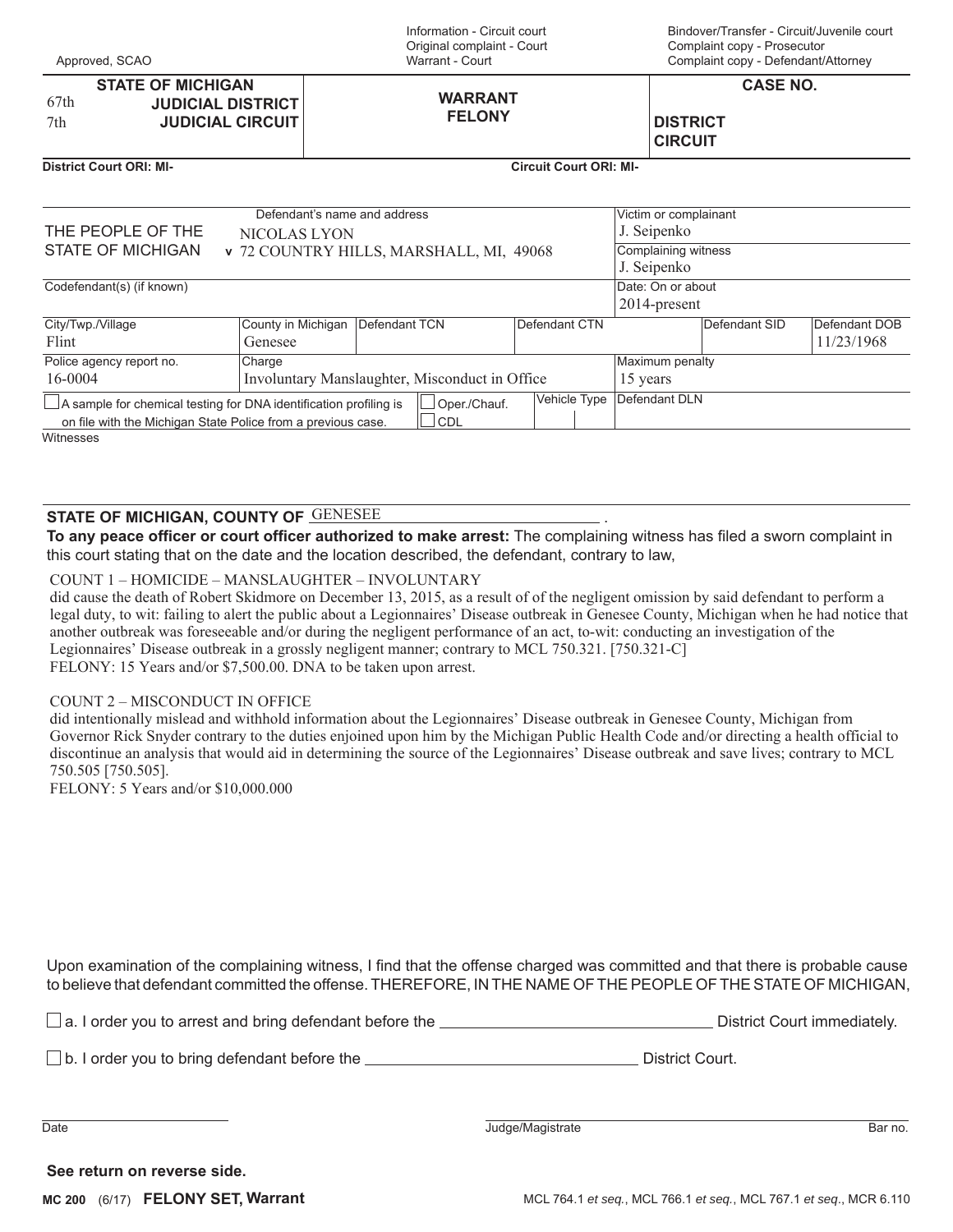# **RETURN**

As ordered in this warrant, the defendant was arrested on  $\frac{1}{\text{Date}}$ 

at  $\frac{1}{2}$  Place of arrest .

Date **Date** Peace officer

 $at_{\overline{\text{Time}}}$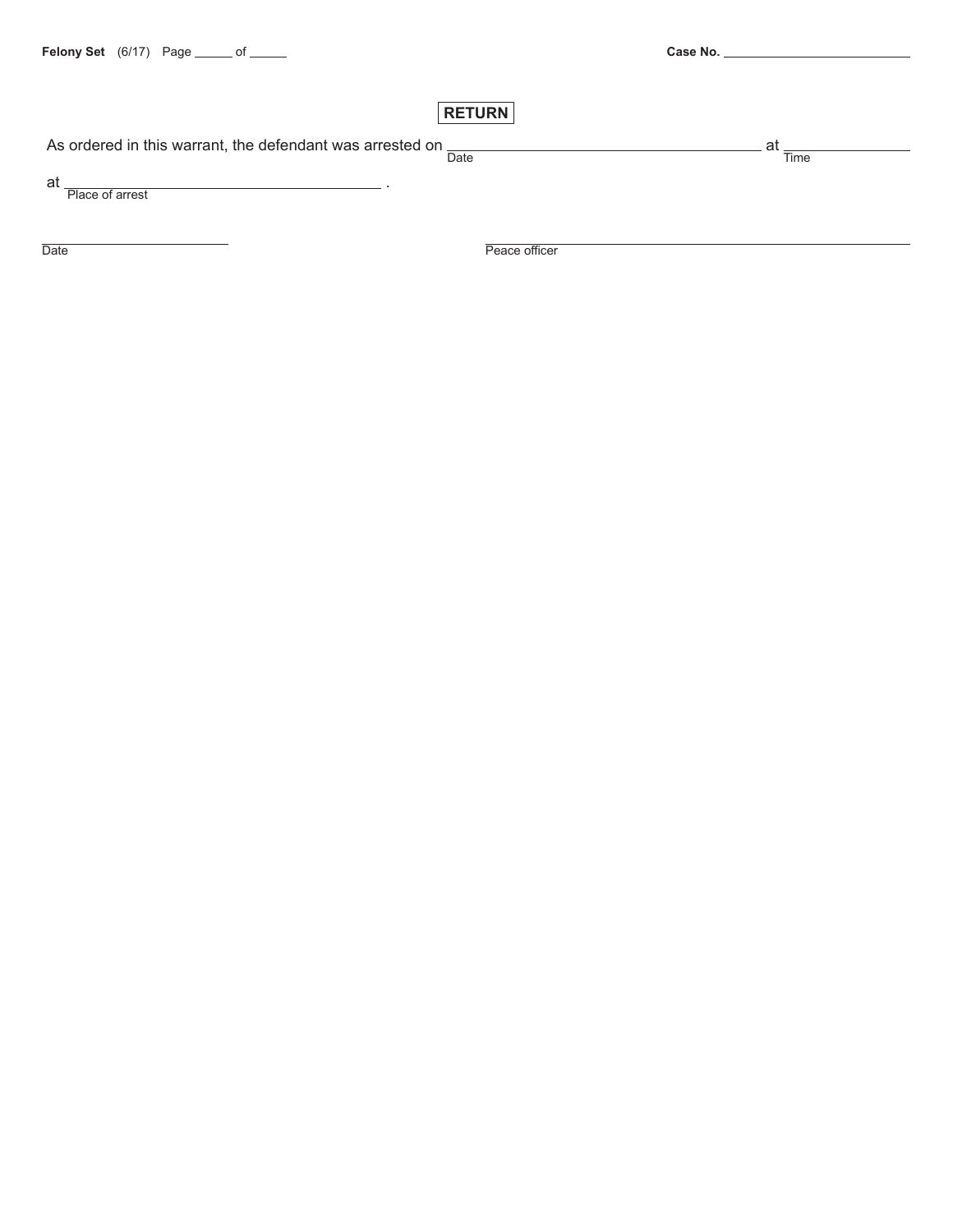| Approved, SCAO |  |
|----------------|--|
|----------------|--|

**STATE OF MICHIGAN JUDICIAL DISTRICT JUDICIAL CIRCUIT**  $67th$ 7th

#### Information - Circuit court Original complaint - Court Warrant - Court

**BINDOVER/TRANSFER AFTER PRELIMINARY EXAMINATION FELONY**

Bindover/Transfer - Circuit/Juvenile court Complaint copy - Prosecutor Complaint copy - Defendant/Attorney

**CASE NO.**

**DISTRICT CIRCUIT**

#### **District Court ORI: MI- Circuit Court ORI: MI-**

|                                                                                                                                                                                                                                                                                                                                                      | Defendant's name and address                  |                                                        |           |                        | Victim or complainant              |               |                                                                    |  |  |
|------------------------------------------------------------------------------------------------------------------------------------------------------------------------------------------------------------------------------------------------------------------------------------------------------------------------------------------------------|-----------------------------------------------|--------------------------------------------------------|-----------|------------------------|------------------------------------|---------------|--------------------------------------------------------------------|--|--|
| THE PEOPLE OF THE<br>NICOLAS LYON<br><b>STATE OF MICHIGAN</b><br>v 72 COUNTRY HILLS, MARSHALL, MI, 49068                                                                                                                                                                                                                                             |                                               |                                                        |           |                        | J. Seipenko<br>Complaining witness |               |                                                                    |  |  |
| J. Seipenko<br>Date: On or about<br>Codefendant(s) (if known)                                                                                                                                                                                                                                                                                        |                                               |                                                        |           |                        |                                    |               |                                                                    |  |  |
|                                                                                                                                                                                                                                                                                                                                                      |                                               |                                                        |           |                        |                                    | 2014-present  |                                                                    |  |  |
| City/Twp./Village<br>Flint                                                                                                                                                                                                                                                                                                                           | County in Michigan   Defendant TCN<br>Genesee |                                                        |           | Defendant CTN          |                                    | Defendant SID | Defendant DOB<br>11/23/1968                                        |  |  |
| Police agency report no.<br>16-0004                                                                                                                                                                                                                                                                                                                  | Charge                                        | Involuntary Manslaughter, Misconduct in Office         |           |                        | Maximum penalty<br>15 years        |               |                                                                    |  |  |
| $\vert$ A sample for chemical testing for DNA identification profiling is<br>on file with the Michigan State Police from a previous case.                                                                                                                                                                                                            |                                               | Oper./Chauf.<br>CDL                                    |           | Vehicle Type           | Defendant DLN                      |               |                                                                    |  |  |
|                                                                                                                                                                                                                                                                                                                                                      |                                               |                                                        |           |                        |                                    |               |                                                                    |  |  |
| Reporter/Recorder                                                                                                                                                                                                                                                                                                                                    |                                               | Cert.no.                                               |           | Represented by counsel |                                    |               | Bar no.<br>Bar no.                                                 |  |  |
|                                                                                                                                                                                                                                                                                                                                                      |                                               | <b>EXAMINATION WAIVER</b>                              |           |                        |                                    |               |                                                                    |  |  |
| c. I have a right to a preliminary examination where it must be shown that a crime was committed and probable cause exists<br>to charge me with the crime.<br>2. I voluntarily waive my right to a preliminary examination and understand that I will be bound over to circuit court on the<br>charges in the complaint and warrant (or as amended). |                                               |                                                        |           |                        |                                    |               |                                                                    |  |  |
| Defendant attorney                                                                                                                                                                                                                                                                                                                                   |                                               | Bar no.                                                | Defendant |                        |                                    |               |                                                                    |  |  |
| I consent to this waiver:                                                                                                                                                                                                                                                                                                                            | Prosecuting attorney                          |                                                        |           |                        | Bar no.                            |               |                                                                    |  |  |
|                                                                                                                                                                                                                                                                                                                                                      |                                               | <b>ADULT BINDOVER</b>                                  |           |                        |                                    |               |                                                                    |  |  |
| $\Box$ 3. Examination was waived on                                                                                                                                                                                                                                                                                                                  | Date                                          |                                                        |           |                        |                                    |               |                                                                    |  |  |
| $\Box$ 4. Examination was held on $\Box$<br>both that an offense not cognizable by the district court has been committed and that the defendant commited the offense.                                                                                                                                                                                |                                               | and it was found that probable cause exists to believe |           |                        |                                    |               |                                                                    |  |  |
| □ 5. The defendant is bound over to circuit court to appear on $\frac{1}{\text{Date}}$ and $\frac{1}{\text{Date}}$ at $\frac{1}{\text{Time}}$ .                                                                                                                                                                                                      |                                               |                                                        |           |                        |                                    |               |                                                                    |  |  |
| $\Box$ on the charge(s) in the complaint.                                                                                                                                                                                                                                                                                                            |                                               |                                                        |           |                        |                                    |               |                                                                    |  |  |
|                                                                                                                                                                                                                                                                                                                                                      |                                               |                                                        |           |                        |                                    |               |                                                                    |  |  |
|                                                                                                                                                                                                                                                                                                                                                      |                                               |                                                        |           |                        |                                    |               |                                                                    |  |  |
|                                                                                                                                                                                                                                                                                                                                                      |                                               |                                                        |           |                        |                                    |               | Posted                                                             |  |  |
| <b>Date</b>                                                                                                                                                                                                                                                                                                                                          |                                               |                                                        | Judge     |                        |                                    |               | Bar no.                                                            |  |  |
| Certification of transmittal and bindover/transfer for juvenile are printed on other side.                                                                                                                                                                                                                                                           |                                               |                                                        |           |                        |                                    |               | MCL 764.1 et seq., MCL 766.1 et seq., MCL 767.1 et seq., MCR 6.110 |  |  |

**MC 200** (6/17) **FELONY SET, Bindover/Transfer After Preliminary Examination**